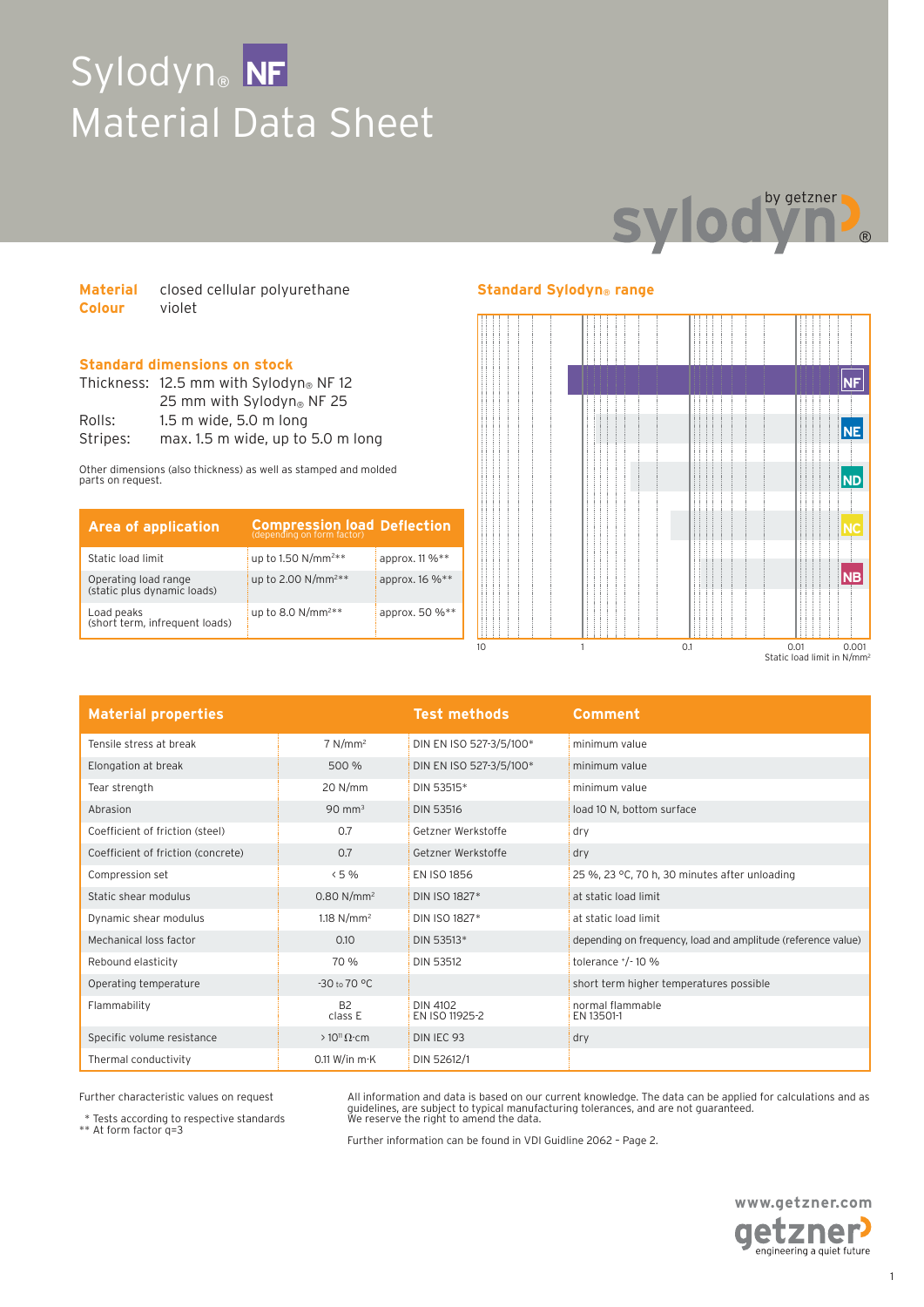



### **Load deflection curve**





Quasi-static load deflection curve measured at a velocity of deformation<br>of 1 % of the thickness per second; testing between flat steel-plates;<br>recording of the 3rª loading; testing at room temperature

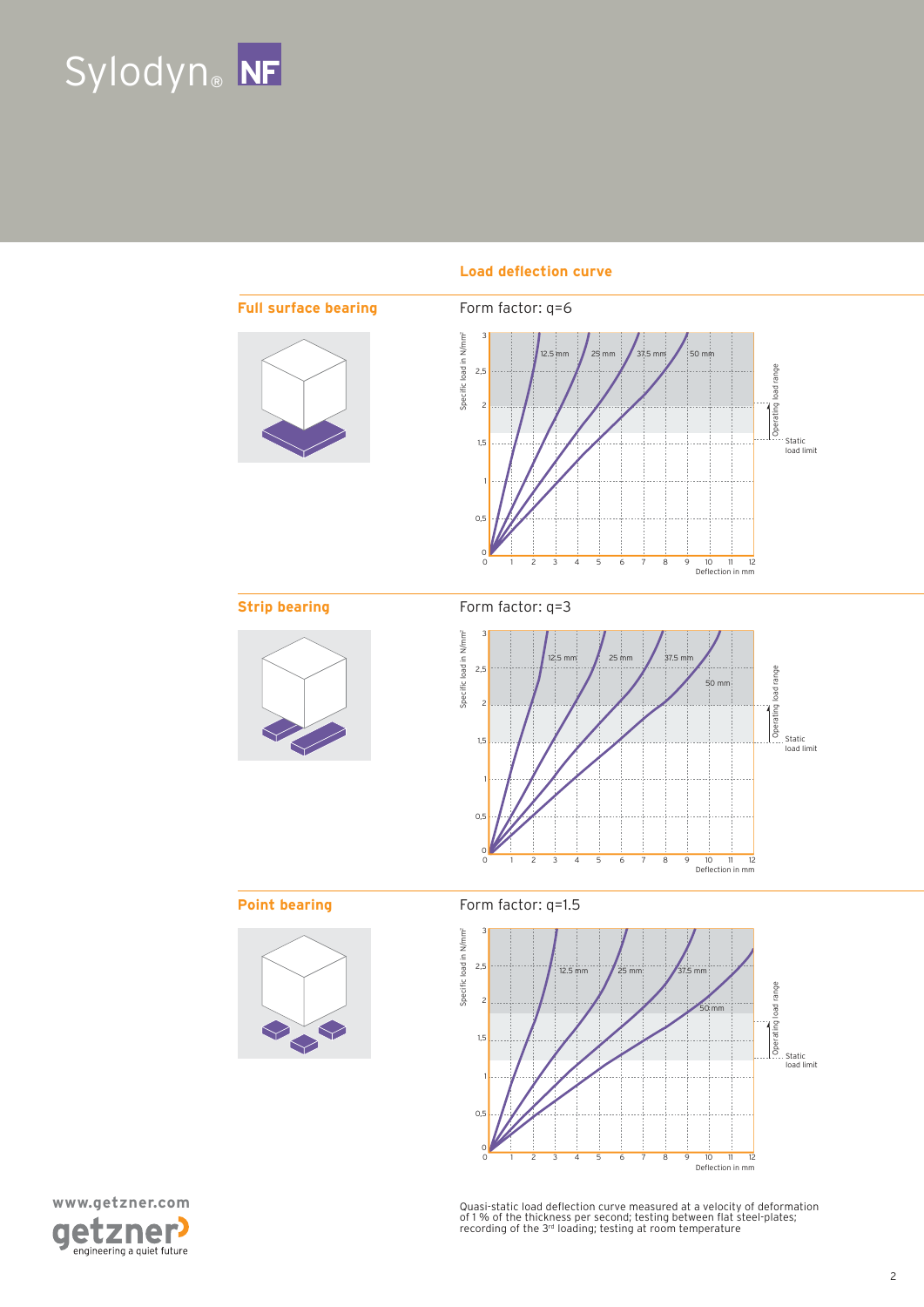### **Modulus of elasticity Natural frequency**



Form factor: q=3



Form factor: q=1.5



Static modulus of elasticity as a tangent modulus taken from the load<br>deflection curve; dynamic modulus of elasticity due to sinusoidal excitation<br>with a velocity level of 100 dBv re. 5·10<sup>.8</sup> m/s; test according to DIN 53







Form factor: q=1.5



Natural frequency of a single-degree-of-freedom system (SDOF system)<br>consisting of a fixed mass and an elastic bearing consisting of Sylodyn® NF<br>based on a stiff subgrade; parameter: thickness of elastomeric bearing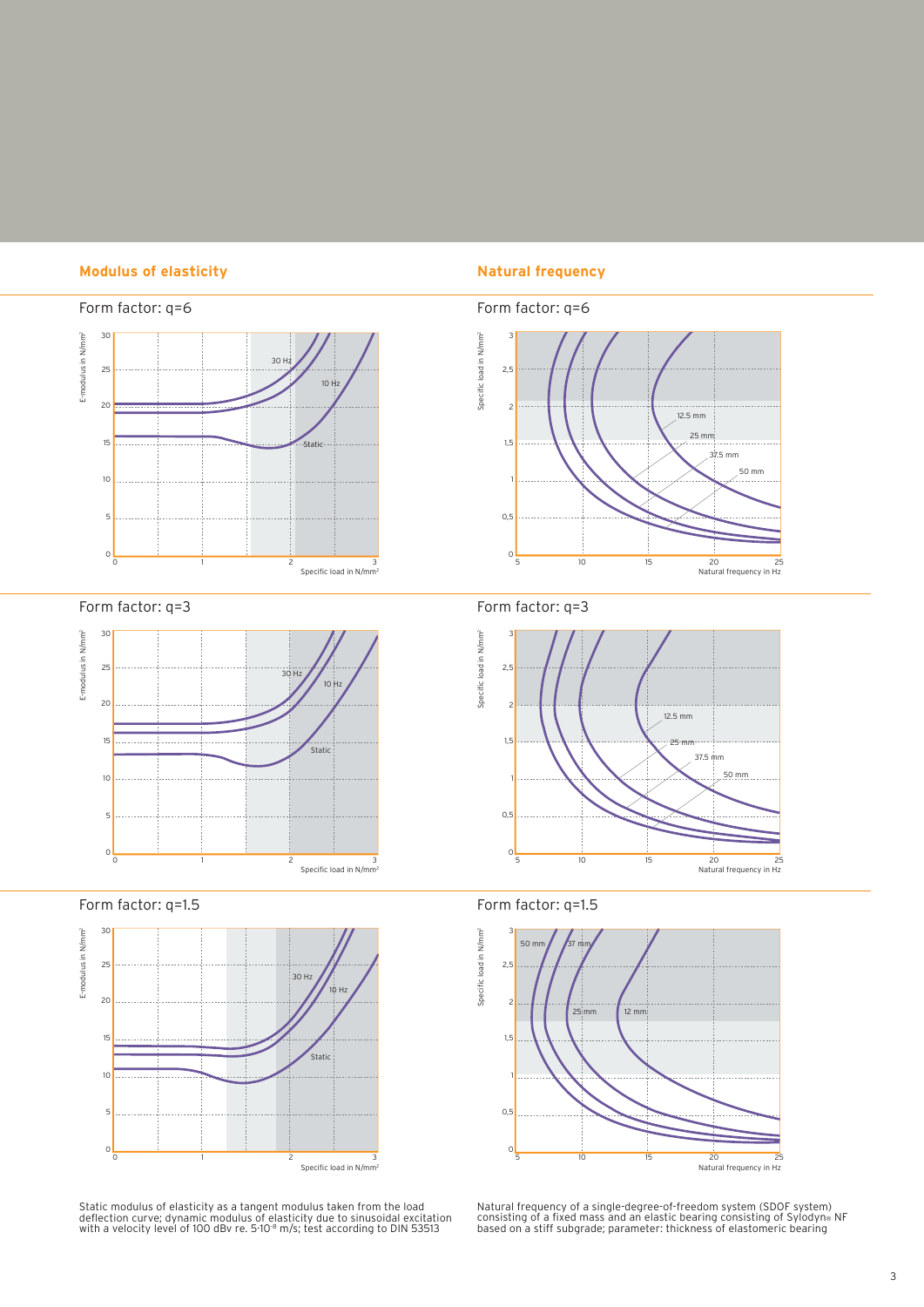

**Vibration isolation - efficiency** 

Reduction of the transmitted mechanical vibrations by implementation of an elastic bearing consisting of Sylodyn® NF **Parameter:** factor of transmission in dB, isolation rate in %



Increase in deformation under consistent loading **Parameter:** permanent loading Form factor: q=3

### **Dynamic E-modulus at long term loading**



Change of dynamic modulus of elasticity under consistent loading (at 10 Hz) **Parameter:** load duration Form factor: q=3

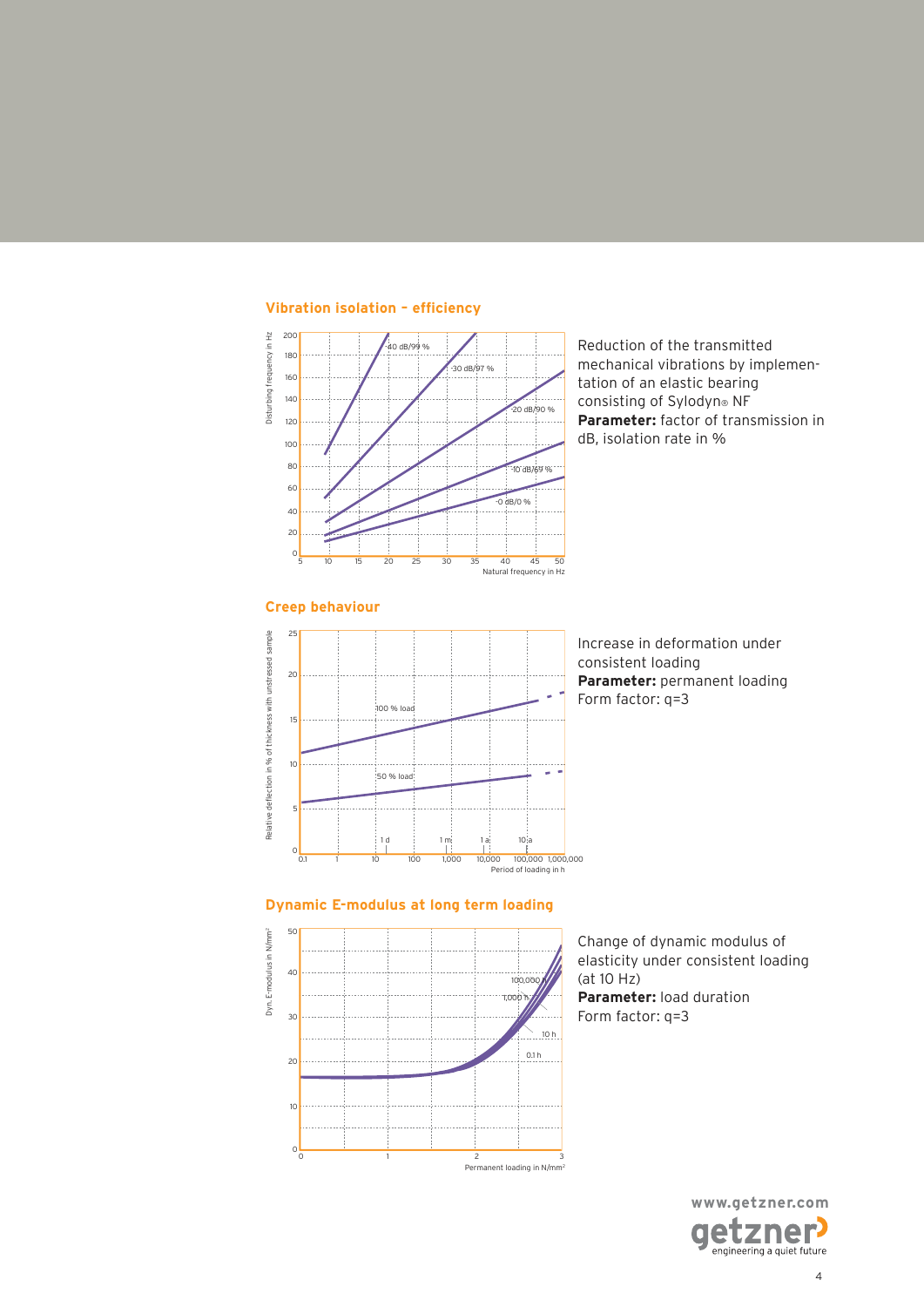



DMA-test (Dynamic Mechanical Analysis); tests within linear area of the load del ection curve, at low specii c loads

DMA-tests; mastercurve with a reference-tempera-ture of 21 °C; tests within the linear area of the load del ection curve, at low specii c loads

 $\overline{50}$ 

### **Frequency dependency**







### **Dependency on amplitude Dependency on loading velocity**



**Dependency on amplitude:** preload at static load limit; Form factor: q=3, thickness of material 25 mm

**Dependency on loading velocity:** Form factor: q=3, thickness of material 25 mm